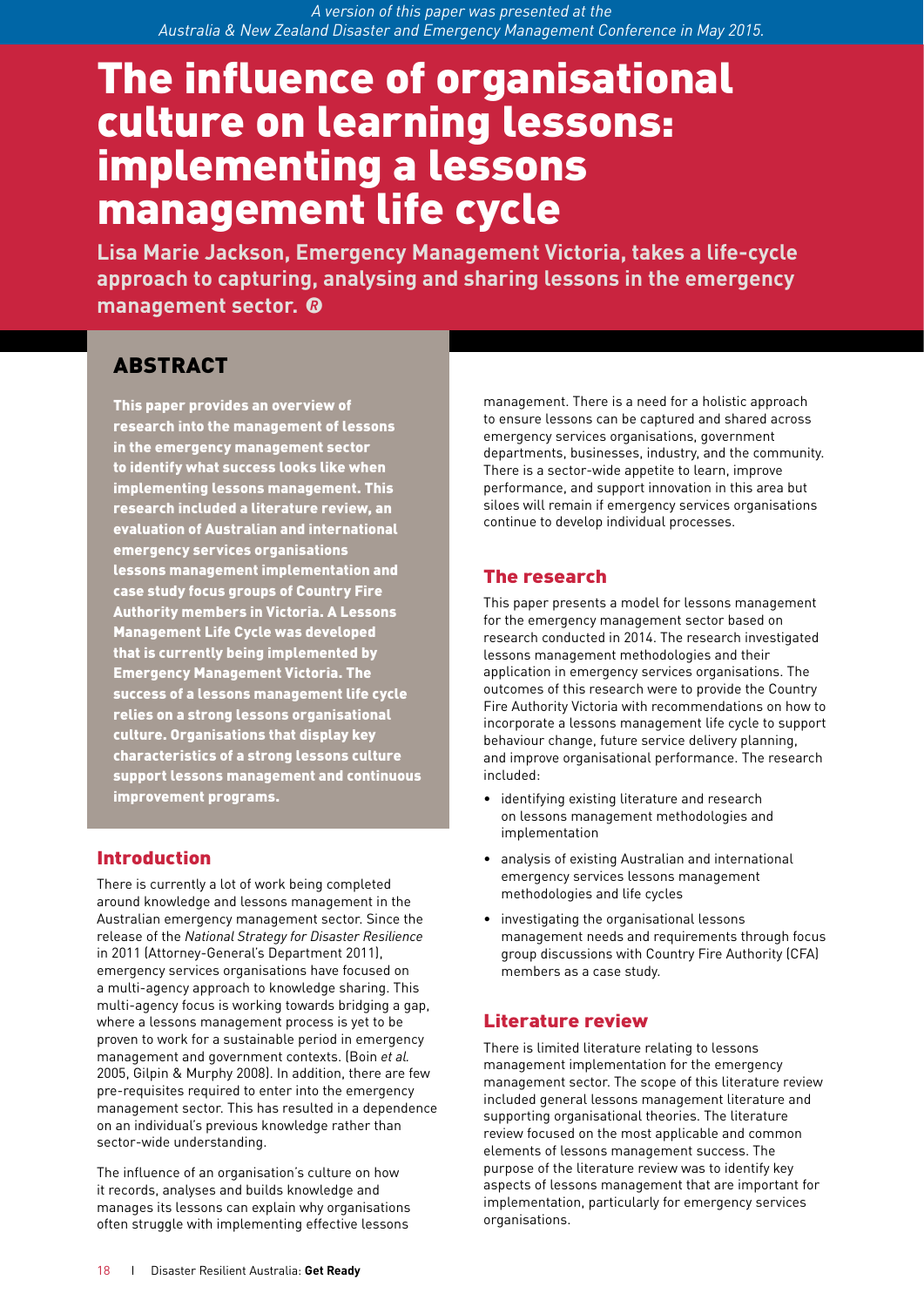Existing literature was selected based on criteria of success, relevance and significance. David Garvin's work in learning organisations was chosen because of its popularity and recognition within the emergency management sector, in particular, through its adoption by the United States Wildland Fire Lessons Learned Centre, one of the most widely known and used lessons management centres in emergency management. Many leading authors adopt, or are influenced by, Garvin's definitions and the learning organisation process of knowledge transfer (Huber 1991, Garvin 1993, Nasiatka & Christenson 2005).

Nick Milton's work in lessons learned and knowledge management supports Garvin's work and was chosen because it is highly influential in the emergency management context. Milton's 'learning loop' of identification, action and institutionalisation (Milton 2010) fits Garvin's definition of a learning organisation (Garvin, Edmonmson & Gino 2008). Milton has conducted extensive research and work in the lessons management field. His ability to translate complex concepts into digestible terms was desirable to build understanding and applicability for all CFA members.

The literature review provided an overview of what needs consideration and also the process to be undertaken including defining lessons management, cultural requirements, collection of lessons, analysis of lessons, and actioning lessons. The literature review identified some gaps particularly in areas that appear to be sticking points for lessons management implementation. These gaps are:

- a lack of lessons management literature focused on emergency management implementation
- lessons management cannot be accomplished in isolation of culture and change management
- lessons management is underestimated in its capacity to support the capturing and sharing of knowledge
- a lack of detail available on what monitoring and review is required as a component of the lessons management process.

#### Evaluation of emergency services organisations

The literature review was supported by the analysis of emergency services organisations that have, or are in the process of, implementing lessons management. Emergency services organisations that were evaluated include:

- US Wildland Lessons Learned Centre
- North Atlantic Treaty Organisation Joint Analysis and Lessons Learned Centre
- US Centre for Army Lessons Learned
- Emergency Management Australia, Australasian Fire and Emergency Service Authorities Council
- New South Wales Fire and Rescue
- New South Wales State Emergency Service

• Department of Environment and Primary Industries (now Department of Environment, Land, Water and Planning).

The evaluation of these emergency services organisations identified and supported a realistic process to be developed and implemented within a supportive organisational culture and governance. The lack of available literature has resulted in emergency services organisations adapting a range of literature, theories and learnings to build their own models. Organisations may also be trying to fix larger organisational issues by implementing lessons management. Therefore, inconsistencies exist in lessons management nationally and internationally.

#### Case study focus groups

The outcomes of the literature review and emergency services organisation evaluation established the characteristics of successful lessons management. These outcomes influenced the case study research and focus group discussions and were evaluated against the needs and requirements of the CFA members. The CFA is a statutory authority made up of approximately 60 000 volunteers and 2000 staff distributed across Victoria. The sampling undertaken to establish the focus groups was purposeful to ensure a cross section representation of the organisation and to allow the findings to represent the organisation as a whole. The three focus groups represented different sections of the organisation being corporate (CFA headquarters), metropolitan and rural.

The approach to forming the focus groups was consistent with Rabiee (2004) where three focus groups of six to eight participants each allows for meaningful discussion of simple research questions. Each focus group meeting lasted 1–2 hours. Questions addressed a range of topics including definitions, prior knowledge, processes, implementation and roles. The collected data was analysed using an inductive approach, based on Rabiee's (2004) key stages of the analysis continuum and Wilkinson's (2000) coding and clustering process. The data was interpreted using the seven criteria outlined in Rabiee (2004), which allowed the interpretation of relationships between quotes, ideas and links in the data. The focus group results were combined with the literature review and emergency services organisation evaluation to establish links between all the data and to identify themes. The validity and integrity of the findings were assessed through triangulation of multiple data sources and peer review. The most consistent themes were selected and built into the Lessons Management Life Cycle (see Figure 1).

## Findings

The research investigated lessons management methodologies and their application by emergency services organisations. Three key areas were scope, culture, and process. These three areas are represented in the Lessons Management Life Cycle in Figure 1. The scope of lessons management is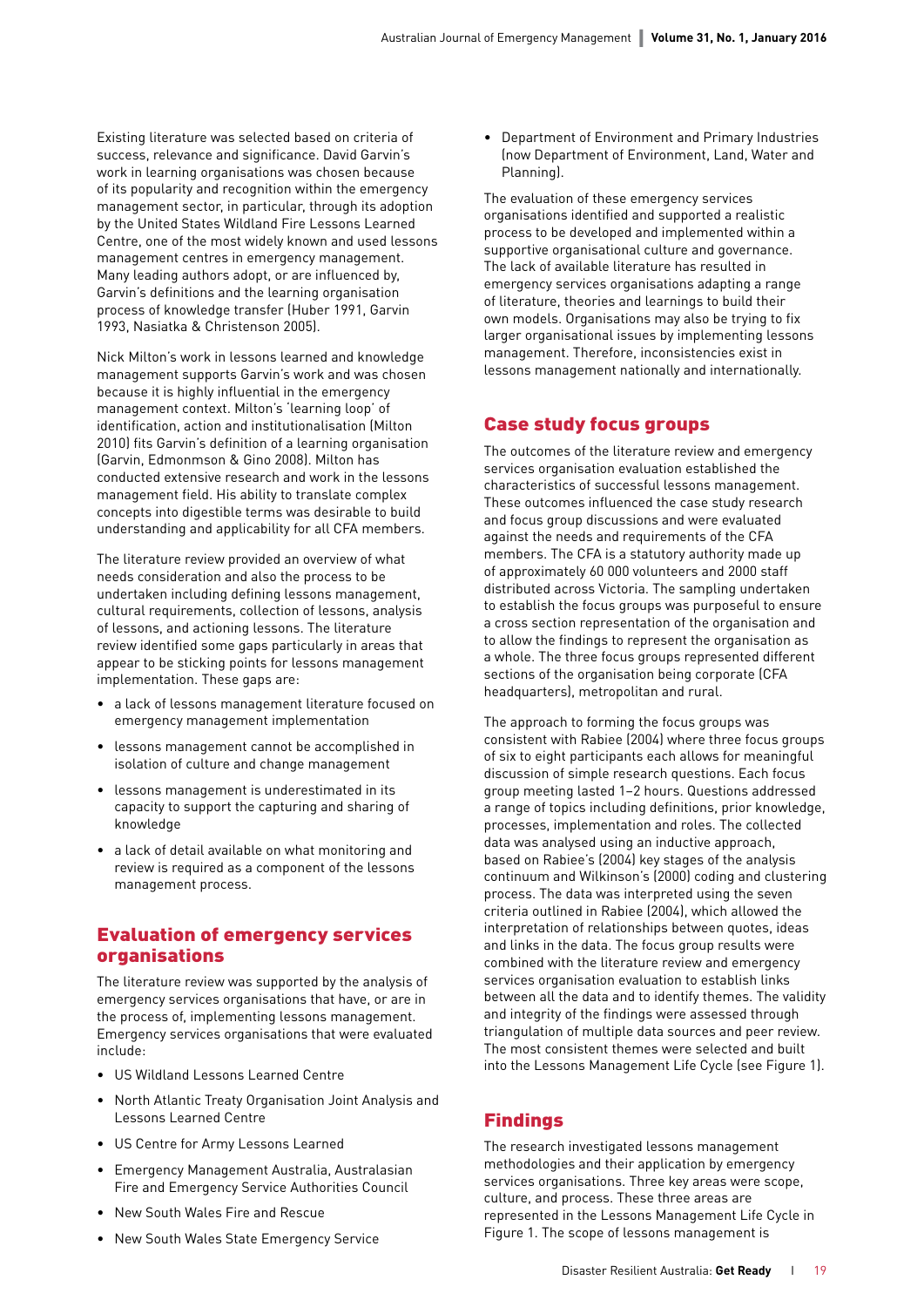displayed in the life cycle by the use of a magnifying glass around the process. Cultural characteristics are identified in the life cycle as people pushing cogs. The components that make up the lessons management process are displayed on the cogs.

#### Clear and concise scope

The literature, emergency services organisation evaluations and focus group discussions identified the need for a comprehensive understanding of the role of lessons management within an organisation and awareness of the definitions, objectives and the scope. Consistent with the existing literature, this helps establish clarity of roles, responsibilities and accountability (Attorney-General's Department 2013, Elliot 2009, Newman 2007). Due to the lack of definitions relating to lessons management in emergency

services organisations, definitions from key lessons management literature were used to inform research findings and the resulting recommendations for implementing the life cycle.

Clear definitions of terms are critical to successful lessons management. A definition of lessons management applicable to CFA was developed using literature review data and tested during this research. Focus group members provided descriptive words and statements representing their understanding of the term. Focus group discussions indicated that the researcher's definition captured the participant definitions and was a good representation of lessons management for the CFA. As a result, the definition of lessons management was confirmed as 'the management of a continuous learning cycle where capturing, analysing and implementing lessons, occurs without barriers and results in measurable behaviour modification' (Jackson 2014).

In addition to definitions, the research highlighted that successful lessons management requires connections to be identified between all areas within organisations and clear responsibilities in organisational structures identified. Lessons management requires a team and a 'home' within organisation structures. One focus group participant said,

'*it needs a team and it needs a home, there's a lot of people doing a lot of stuff on goodwill with organisational value and stuff like that, but it doesn't live anywhere. So if you are going to do this then do it and this is your job*'.



**Figure 1:** Lessons Management Life Cycle (Jackson 2014). **Figure 1:** Lessons Management Life Cycle (Jackson 2014).

Establishing these structures and connections early will assist the implementation of lessons management by encouraging engagement, ownership and accountability.

#### **Culture**

The literature review identified that organisational culture is the foundation of an organisation. The literature, the evaluation of the emergency services organisations, and the focus group discussions highlighted a number of cultural characteristics within an organisation required for successful lessons management. These included 'just/fair', 'leadership', 'accountability', 'communication' and being 'learningfocused'. Without all of these characteristics working together within the process outlined in the Lessons Management Life Cycle, lessons management will not be successful. The life cycle includes these cultural characteristics that support lessons management as the words on the people pushing the process cogs. These are not in any particular order but are all required for lessons management to be a success.

'Just/fair' was a significant cultural characteristic identified in the literature, in the emergency services organisations evaluation, and was discussed in the focus groups (Attorney-General's Department 2013, Bennett 2000, Bos *et al.* 2008, Elliott 2009, Garvin 1993, Milton 2014). The focus groups discussed the need for a no-blame or just/fair culture. One focus group participant said,

*'I think we are scared to put stuff out there and I think potentially, staff or volunteers, are worried they are going to upset someone so I think that's why we don't put it out there'*.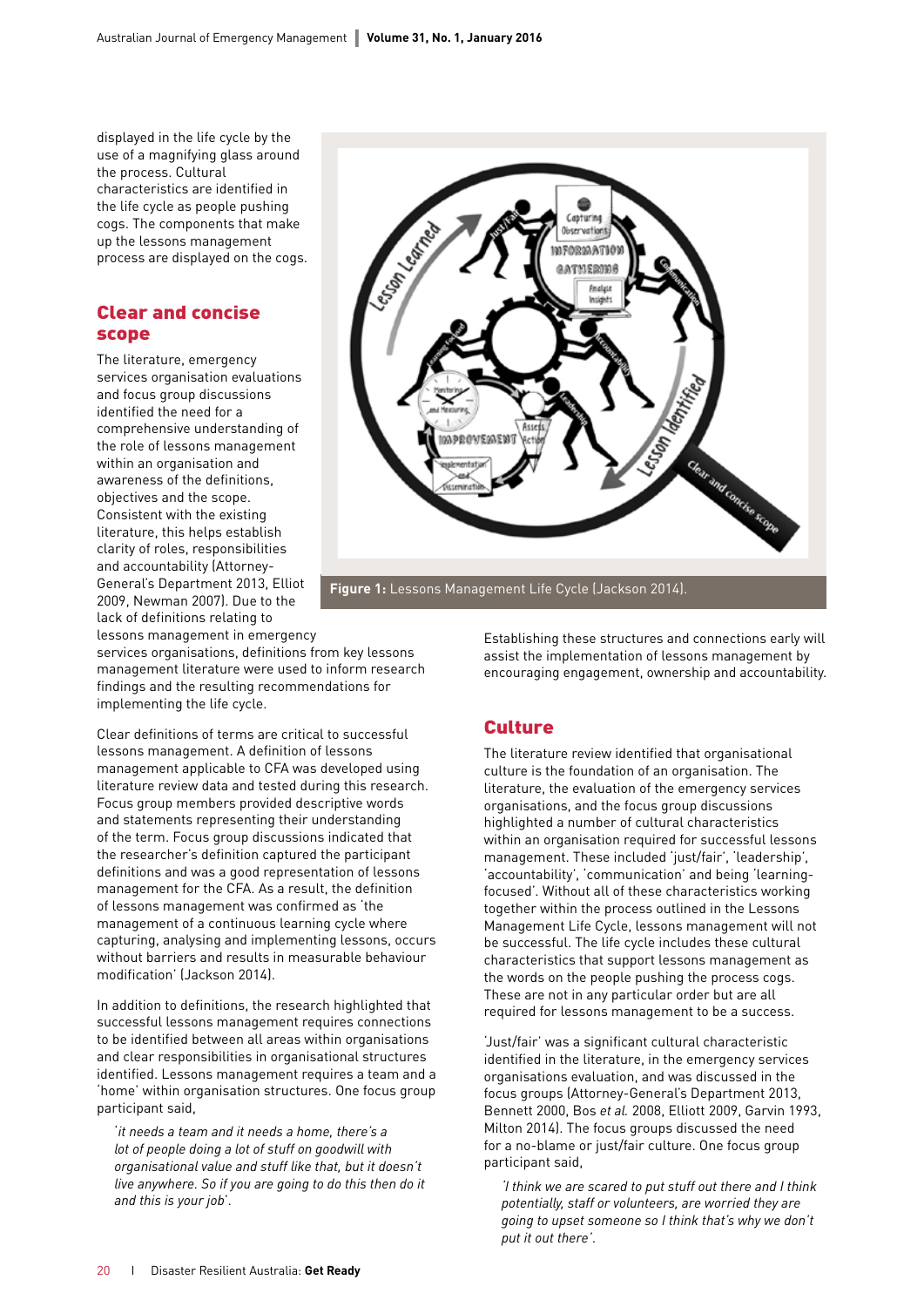Consistent with the literature (Attorney-General's Department 2013, Elliott 2009, Safety Institute of Australia 2014), the term 'just/fair' has been adopted to describe this cultural characteristic rather than 'no-blame'. This was due to organisations trying to implement no-blame based on face value. 'Just/ fair' describes the balance between no-blame and accountability in that the organisation accepts the fact that people may make mistakes but those who participate in reckless behaviour are held accountable. This characteristic requires training, education and endorsement from senior leadership to support the adoption of a 'just/fair' culture.

The focus group discussions and the literature highlighted that leadership within lessons management requires accountability, ownership and appropriate behaviour modeling by senior management. People in leadership need to promote, enforce and prioritise lessons management throughout their organisation as a business-as-usual function (Attorney-General's Department 2013, Milton 2009).

The lack of accountability was an issue experienced by a number of focus group participants. Accountability must include actions to be allocated to individuals or teams and for these actions to be prioritised (Garvin 2008, Milton 2009). The focus group discussions highlighted the importance of all members being aware they have a role to play in lessons management, even if it is primarily submitting observations to ensure the organisation maximises learning opportunities. The literature identified that leadership and accountability are complimentary characteristics and if one is not successfully occurring the other will be absent. These two critical components are both represented in the life cycle to ensure they are included in implementation.

Communication was identified as a key theme throughout the focus group discussions and within the literature. One of the main issues experienced by the participants was the lack of communication once they had contributed to lessons management activities, particularly in relation to what had happened with their information and if any changes had occurred. The 'black hole effect' was discussed frequently by focus group participants,

*'…closing the loop is such a simple concept. We never ever close the loop. It leads to a lack of interest. There's nothing worse than putting a lot of time into something and it going into a big black hole and never getting anything out, its demoralising'*.

There is a need for transparency and communication throughout the process. By specifying exactly what people should expect throughout a lessons management life cycle, particularly in regard to their contributions, people will be informed, can better understand, and have balanced expectations.

A learning-focused organisation requires active involvement in continuous improvement. Garvin (2008) identified a supportive environment, clear processes and leadership support as essential for a learning organisation. Part of this focus on learning is the importance of improvement. The purpose of lessons

management is to improve the knowledge base of the organisation and ensure the organisation makes evidence-based decisions, minimises mistakes, and promotes positive behaviours and initiatives (Glassey 2015).

#### Lessons management life cycle process

The Lessons Management Life Cycle in Figure 1 is a process of capturing observations, analysing insights, identifying lessons, assessing action, implementating and disseminating, monitoring and measuring, and lessons learned. The most important aspect of the cycle is that it is continuous and includes two sub-cycles:

- The information gathering cycle includes capturing observations and analysing insights.
- The improvement cycle begins when a lesson is identified. The lesson is then assessed for required action, which may include allocating actions or determining that no action will be taken due to limited reward. Once this step is completed, implementation of the action occurs (or communication occurs that the lesson identified will not be actioned). Dissemination of the action or product resulting from the lesson identified and communicating these will then occur. Finally, monitoring and measuring continues until improvement or behaviour change occurs and the lesson identified can be successfully classified as a lesson learned.

The first stage of the life cycle involves the capturing of observations. Although this stage heavily involves the use of tools and techniques, the most important aspect for CFA members was a clear, consistent, understandable and accessible process to ensure members know what is expected and what will occur once the information is submitted (Garvin 1993, Garvin 2008, Milton 2010). The focus groups reported that the level of involvement in learning processes is slowly decreasing due to lack of motivation. This is due to it appearing as though the information is not being used or, if it is resulting in change, this is not being communicated to them

The second stage of the life cycle involves analysing the captured observations and identifying insights. Analysis can involve root cause, theming, and identifying trends. This stage is especially important because it identifies that not every observation will become an insight and every insight may not become a lesson identified. Therefore, the information gathering cycle will continue until a lesson is identified, also providing a filter for low-risk observations. Communication is important to ensure the members contributing the data are aware of what has happened with it. By managing expectations, members understand that some observations may remain as a single observation for a significant amount of time and may never become an insight or lesson identified (Attorney-General's Department 2013, Newman 2007).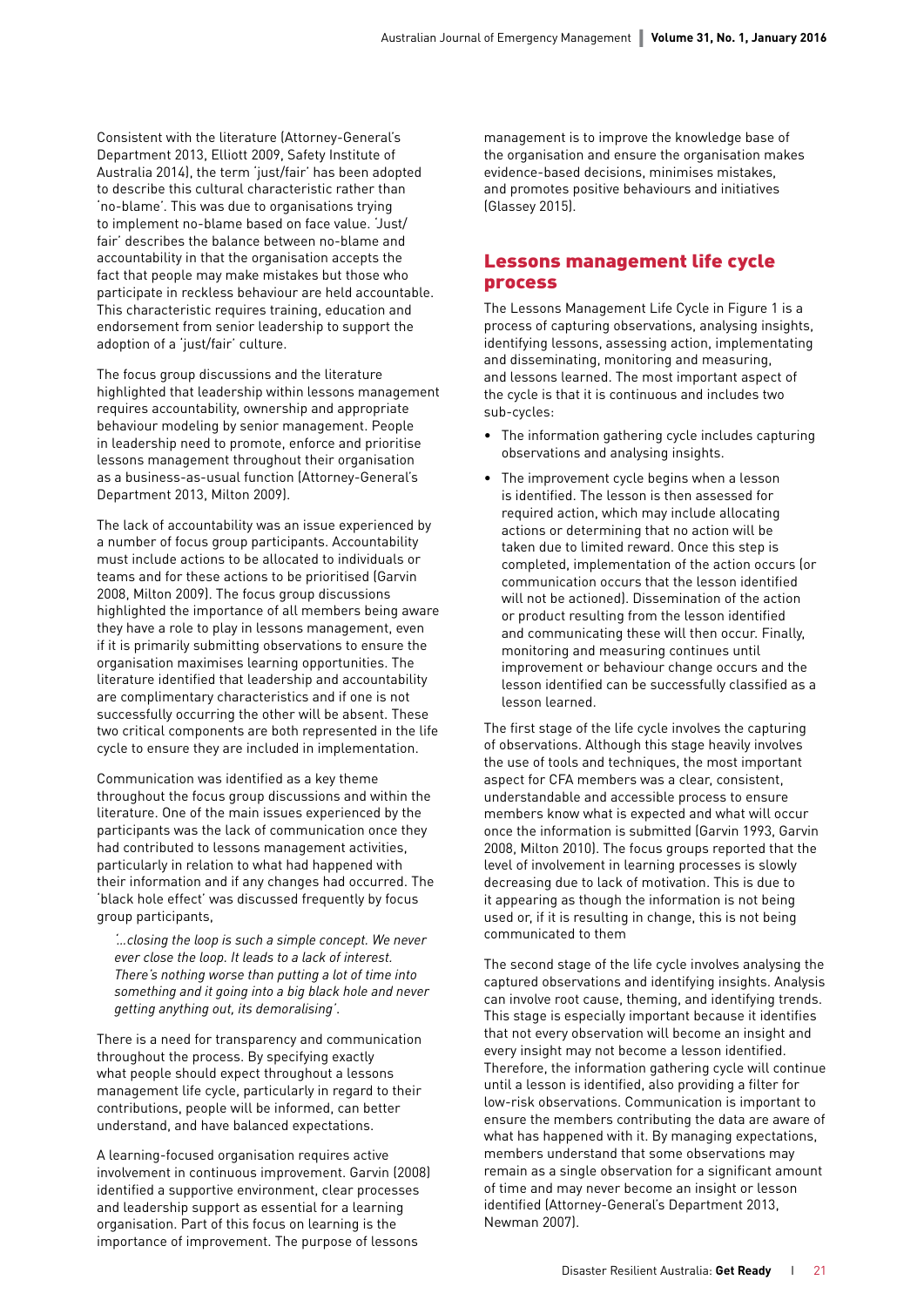Once a lesson is identified, the next step is to establish what action will occur. There are two options at this point. The organisation accepts the risk of the identified lesson because there is not enough reward for implementing change, or an action is allocated to an individual or team. Accountability and leadership are important at this stage to guarantee that when actions are identified they are allocated, prioritised and implemented within a reasonable timeframe. The literature highlights the need for establishing responsibilities for actions and the process for escalating actions that are not progressing (Milton 2009, Milton 2010, Attorney-General's Department 2013).

Implementing identified actions and disseminating the outcomes is the next component of the life cycle. This ultimately requires communication to ensure that members are informed of the outcomes of their contributions and can access any learning products. The literature identified that a clear and holistic process is required at this point to allow the organisation to implement the outcomes (Attorney-General's Department 2013, Newman 2007).

Monitoring and measuring was the least detailed area within the literature and during the focus groups. This is a significant gap because it is here that a lesson identified can become a lesson learned (a term often used incorrectly and interchangeably with lesson identified). Although this area appears neglected within the research, the small amount of literature specifies that monitoring and measuring activities need to be built in from the outset to ensure it is a key component of lessons management. It also states monitoring and measuring should include regular reporting and communication on compliance, activity and output. In particular, reporting against success criteria identified in an implementation report and results being shared widely to ensure communication and engagement. In addition to regular reporting, the literature and focus group discussions identified exercising, training and operational activity as also providing valuable information about behaviour change as a result of implementation (Attorney-General's Department 2013, Milton 2010).

## Application

The research identified components and characteristics that ensure findings are transferrable to other emergency services organisations. The identified barriers and issues experienced by CFA members in this study, the findings and the life cycle itself are applicable for all emergency services organisations. The cohort of CFA members in this research is broadly representative of many volunteer-based emergency services organisations across Australia. Findings from this case study could be extended to other non-volunteer emergency services organisations, government departments and emergency management partner organisations. Further research may find application for non-emergency services organisation contexts (e.g. military domains). Commonwealth documents, including the Attorney-General's

Department Handbook (2013) have a direct influence on the research and findings, ensuring that the life cycle and recommendations are consistent with these documents and applicable to other Australian emergency services organisations.

The research identified a lack of successful models for lessons management within emergency management internationally that are sustainable and proven over time to address social and institutional memory loss. There is currently an opportunity to progress the way emergency services organisations learn from events, improve practices and change behaviour improving safety and capturing knowledge. Emergency Management Victoria is using the research described in this paper to develop lessons management within the Victorian emergency management sector. The project deliverables include a lessons management framework, process and IT system that support the implementation of a successful lessons management life cycle.

In November 2015, Victoria's first lessons management framework was approved for discussion. The Emergency Management – Lessons, Evaluation and Review Network (EM-LEARN) Framework establishes a model for lessons management, based on the research in this paper and extensive stakeholder engagement. The framework includes a

**EM-LEARN Framework Emergency Management - Lessons, Evaluation and Review Network APPROVED FOR DISCUSSION NOVEMBER 2015** 

life cycle that provides cultural characteristics and a lessons-management process for implementation. The framework was developed through stakeholder engagement over 12 months, including over 70 meetings with 25 agencies to identify good practise, understand the sector's requirements and share the lessons management research. The framework supports the Monitoring and Assurance Framework for Emergency Management developed by the Inspector General – Emergency Management by detailing a culture and common process for continuous improvement.

How lessons management is being implemented for operational activities as an initial test of concept is outlined within the framework. The framework will also be applied to non-operational activity in the future, including project management. The operational lessons management process was piloted during the development of the *Emergency Management Operational Review 2014-15* (now on the website at [www.emv.vic.](http://www.emv.vic.gov.au/our-work/review/emergency-management-operational-review/) [gov.au/our-work/review/emergency-management](http://www.emv.vic.gov.au/our-work/review/emergency-management-operational-review/)[operational-review/\)](http://www.emv.vic.gov.au/our-work/review/emergency-management-operational-review/).

This report is a summary of the operational activities undertaken by emergency management personnel over 2014–15 supports the continuous improvement of the sector by sharing lessons. This provides a broader